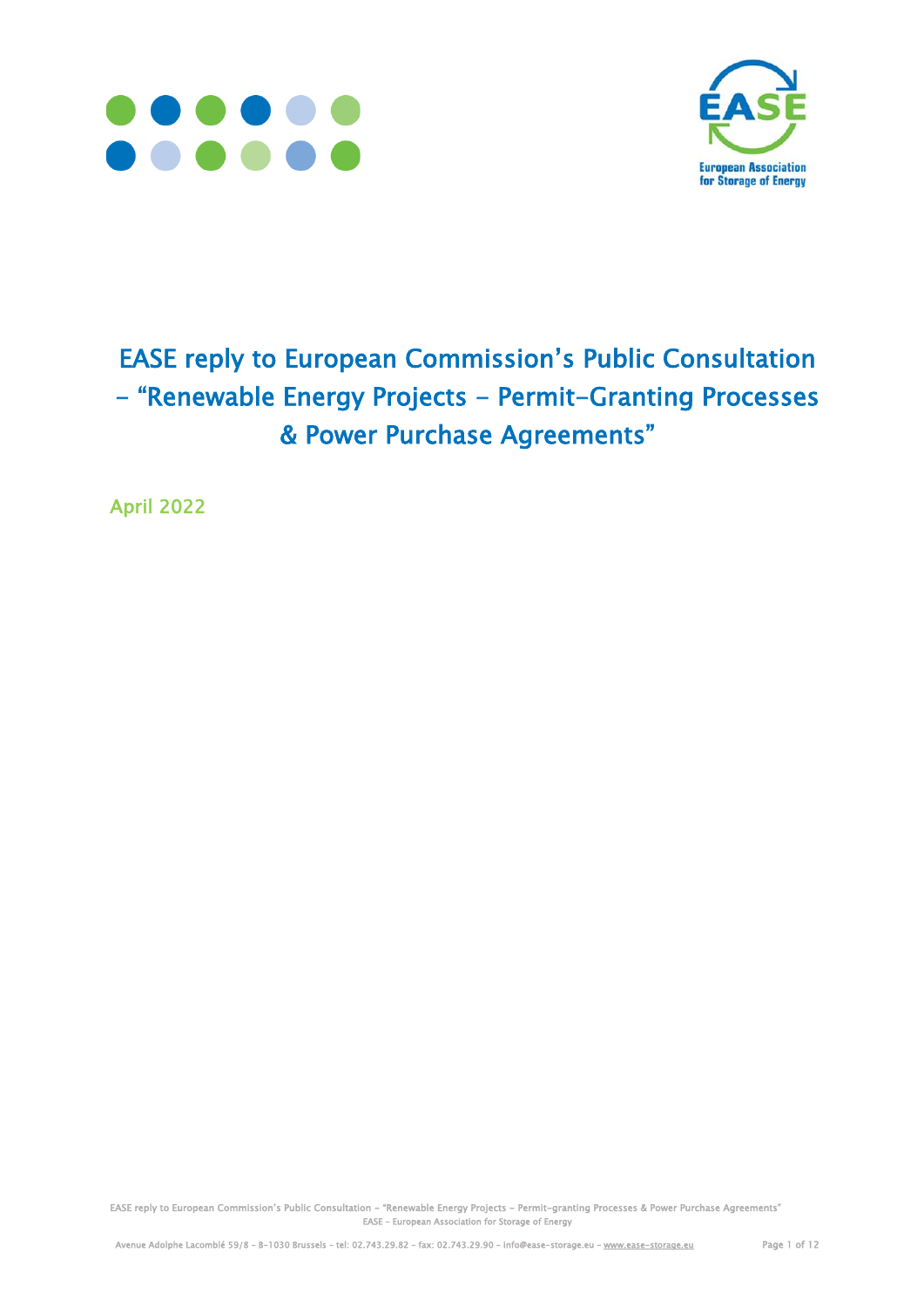



### **INTRODUCTION**

The Commission opened a public consultation for the 'Renewable Energy Projects – Permit-Granting Processes & Power Purchase Agreements': feedback was opened until the 12 April 2022.

An approach at European level is needed to provide the right incentives to Member States to accelerate, in a coordinated way, the energy transition from the traditional fossil fuel-based energy system towards a more integrated and more energy-efficient energy system based on generation via renewables. Additional EU action to swiftly remove remaining bottlenecks in permit procedures and to reach the potential of Power Purchase Agreements (PPA) is part of addressing the challenge of significantly accelerating the deployment of renewables.

This initiative will focus on the key permit-related and administrative barriers to the implementation of renewable energy projects and corresponding good practice solutions to tackle them. As regards PPAs, the guidance will identify the main barriers to PPA deployment in Europe. It will identify best practices across the Member States, including in a cross-border context.

EASE prepared a reply to this consultation to contribute to the efficient development and deployment of renewable energy projects in the EU Member States in a way that is favourable to the energy storage sector.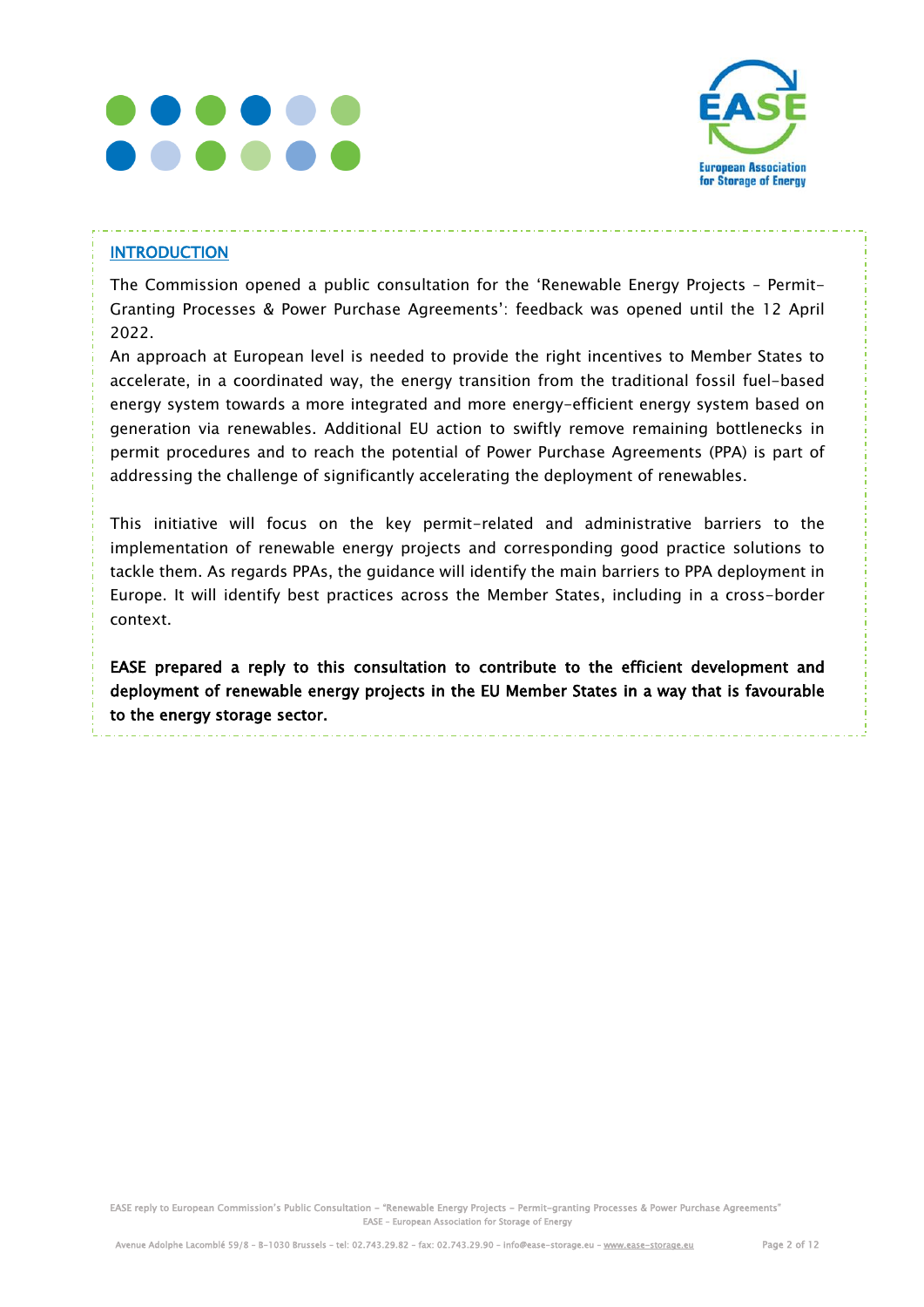



## Public Consultation

Give your feedback on: permit-granting processes & power purchase agreements 4000 characters maximum

EASE - The European Association for Storage of Energy believes that removing barriers to the permitting and PPAs issues is absolutely essential for decarbonisation, clean energy transition, and energy security. To achieve more efficient permitting procedures, EASE recommends the following.

Firstly, EASE recognises the need for suitable permitting procedures for flexibility and options for flexible connection agreements for energy storage. Additionally, prioritisation of interconnection for batteries should be considered. EASE also acknowledges that many EU Member States' authorities do not have nationally harmonised permitting processes for energy storage. Therefore, EU-wide minimum standards, e.g., safety and first safety to prevent the fire risk of batteries, should be established.

Secondly, in terms of legislation, EASE found that several Member States do not have a specific categorisation and permitting regime for either standalone or co-located storage exists. Therefore, sharing the harmonised categorisation for energy storage among the Member States is essential.

Thirdly, an accurate and accessible guideline for permitting is necessary. Based on the proper definition and categorisation, the local authority should provide a permitting guide. EASE suggests cooperation between European and national governments to set up a guideline with details to stimulate incoming newcomers in the industry. It is because that unclarity on procedures/contact point often causes difficulties, e.g., shared permitting responsibility between regional/national authorities. In addition, a specific guideline and priority for colocated renewable + storage assets could improve their system supporting capability. Hence EASE recommends a streamlined process for permitting and connecting storage to a renewable plant, which already has received permitting in the past, to speed up the hybridisation process.

In practice, better training for government staff is crucial. The key barriers are the delay derived from the understaffed local authorities and national/regional government staff without sufficient knowledge on permitting new storage technologies. Therefore, national government should avoid overlapping competencies between government bodies. Moreover, all of the procedures should be shortened and digitalised. Current required documents and fees for the permitting are burdensome. A simplified permitting procedure could apply to Europe-bases/sourced BESS projects to support the growth of the European storage industry and its supply chain.

Besides, permitting should not be blocked while new legislation is elaborated. As new legislation on energy storage is under discussion, some legal uncertainty/permitting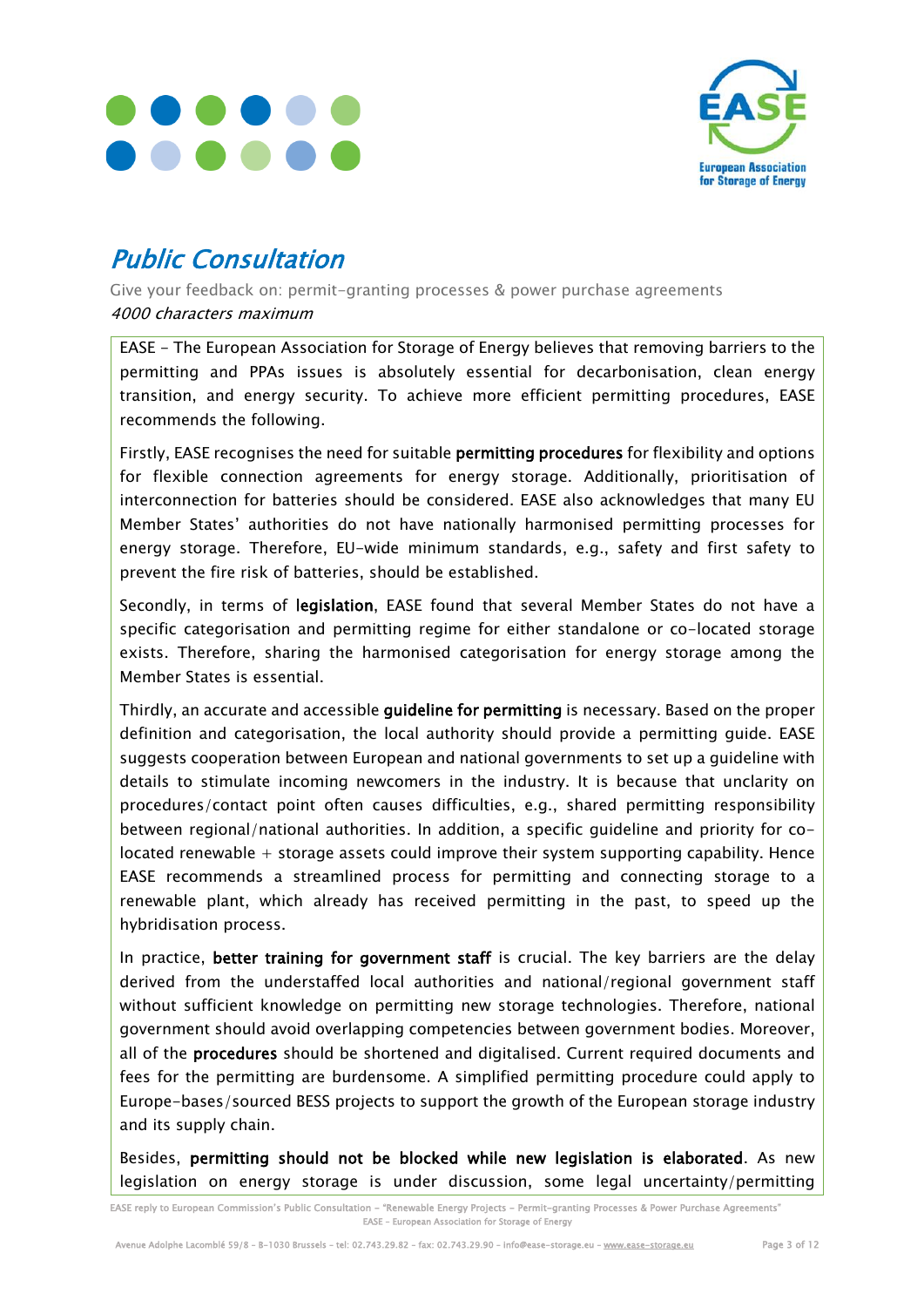



processes are fully blocked until a new law is launched, e.g., Greek law 4819/2021. Such decisions discriminate against storage technologies by placing a competitive disadvantage impacting investors' confidence in the markets.

Regarding to PPAs, EASE strongly advocates for the recognition of hybrid (RES + storage) PPAs in the EU legislation, to allow the Member States to set up enabling regulatory, administrative, and fiscal frameworks (including a proper framework for state guarantees) for: 1) PPAs for co-located storage facilities (that allow providing renewable energy for an extended period of time), 2) corporate PPAs providing 24/7 RES energy, and 3) private wire PPAs with storage. Long-term contracts  $(10+)$  years) should be encouraged.

Lastly, EASE believes all the mentioned changes shall be based on the solid and steady political willingness for active renewable deployment, especially on energy storage, at the European and the national level. Moreover, EASE suggests an initiative under the REPowerEU package focusing on flexibility assets, including an emphasis on renewable co-located assets to ensure grid-friendly integration of those additional renewable assets and prevent renewable energy curtailment.

3947 out of 4000 characters used.

#### Give your response on:

\* obligatory questions

6. What are the key barriers that have prevented your project(s) from materialising in the last 5 years, if any? (Please rank their importance, 1 being the most important)

|                                                                                                      |   | 2       | 3                        | 4 | 5 | no<br>opinion |
|------------------------------------------------------------------------------------------------------|---|---------|--------------------------|---|---|---------------|
| Length of administrative procedures                                                                  | ⊙ | О       | О                        | О |   |               |
| Complexity of the applicable<br>requirements or procedures                                           | О | $\odot$ | О                        | O | О |               |
| Lack of clarity on the applicable<br>authority(-ies) with whom to coordinate<br>each required permit | о |         | $\left( \bullet \right)$ |   |   |               |
| Regulatory changes impacting the<br>business case                                                    |   | $\odot$ | О                        | O | О |               |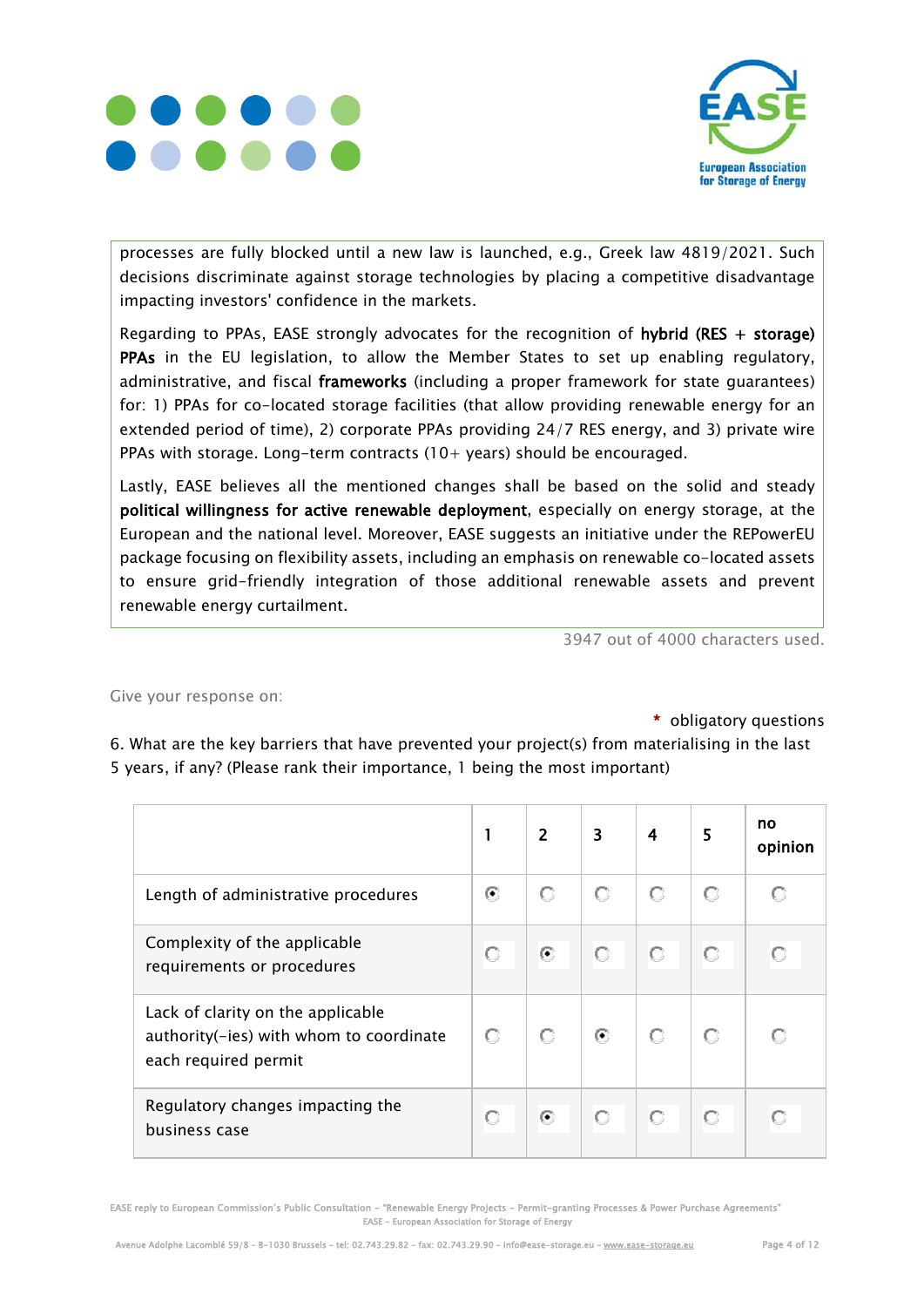



|                                                                                                  | 1 | $\overline{2}$ | $\overline{\mathbf{3}}$ | 4 | 5       | no<br>opinion |
|--------------------------------------------------------------------------------------------------|---|----------------|-------------------------|---|---------|---------------|
| Lack of access to capital/finance due to<br>uncertainty                                          | О | О              | ⊙                       | О | $\circ$ | o             |
| Target conflicts with environmental<br>regulations                                               | О | О              | $\odot$                 | О | О       | о             |
| Land or sea conflicts with aviation or<br>defence-related activities                             | О | О              | О                       | О | О       | Θ             |
| Land or sea conflicts with other users<br>(e.g. farmers, fishermen)                              | О | Θ              | О                       | О | О       | О             |
| Lack of public acceptance / conflict<br>between public goods                                     | О | Θ              | О                       | О | $\circ$ | О             |
| Court proceedings                                                                                | О | Θ              | О                       | О | О       | О             |
| Lack of political support                                                                        | О | ⊙              | О                       | О | $\circ$ | О             |
| Grid connection issues linked to lack of<br>available grid capacity                              | О | ⊙              | О                       | О | О       | о             |
| Grid connection issues linked to reserved<br>but unused capacities                               | О | О              | ⊙                       | О | О       | О             |
| Other grid connection issues (e.g. cost,<br>unclear rules, technical issues) - please<br>specify | О | Θ              | О                       | О | О       | О             |
| Other                                                                                            | ⊙ | О              | О                       | О | О       | О             |

## \* Please specify (Grid Connection Issues)

500 characters maximum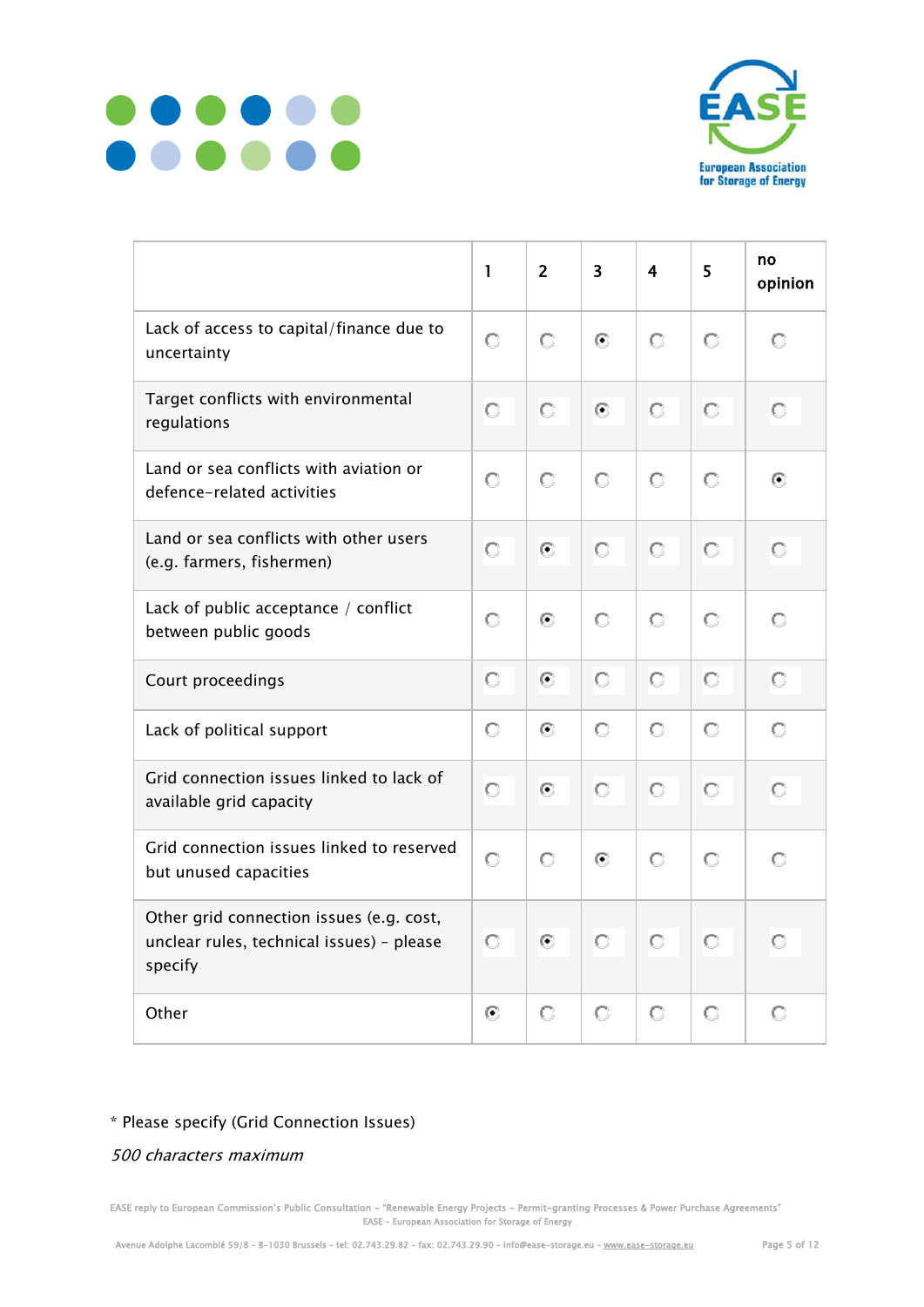



A lengthy procedure of grid connection, e.g., Ireland, Slovakia.

Lack of grid, e.g., Portugal

95 out of 500 characters used.

\* Please specify (Other)

500 character(s) maximum

In practice, the key barriers are the delay derived from the understaffed local authorities and national/regional government staff without sufficient knowledge on permitting new storage technologies.

200 out of 500 characters used.

Question 8. What good practices (if any) have you encountered in the areas of simplified permit-related and administrative procedures? (can be EU/national or international)

#### 500 character(s) maximum

EASE identified good practices in Denmark. The Danish government was able to ensure responsiveness by relying on a single contact point system and through clear guidelines for the permitting procedure. While at the moment it is hard to access whether this system leads to faster permitting processes, it still appears to be a trustworthy, clear, and predictable procedure system.

379 out of 500 characters used.

Question 9. Has any of your renewable or electricity infrastructure projects been classified as being of "overriding public interest" as defined in Article 6(4) of the [Habitats Directive?](https://eur-lex.europa.eu/legal-content/EN/TXT/?uri=celex%3A31992L0043)

Yes

No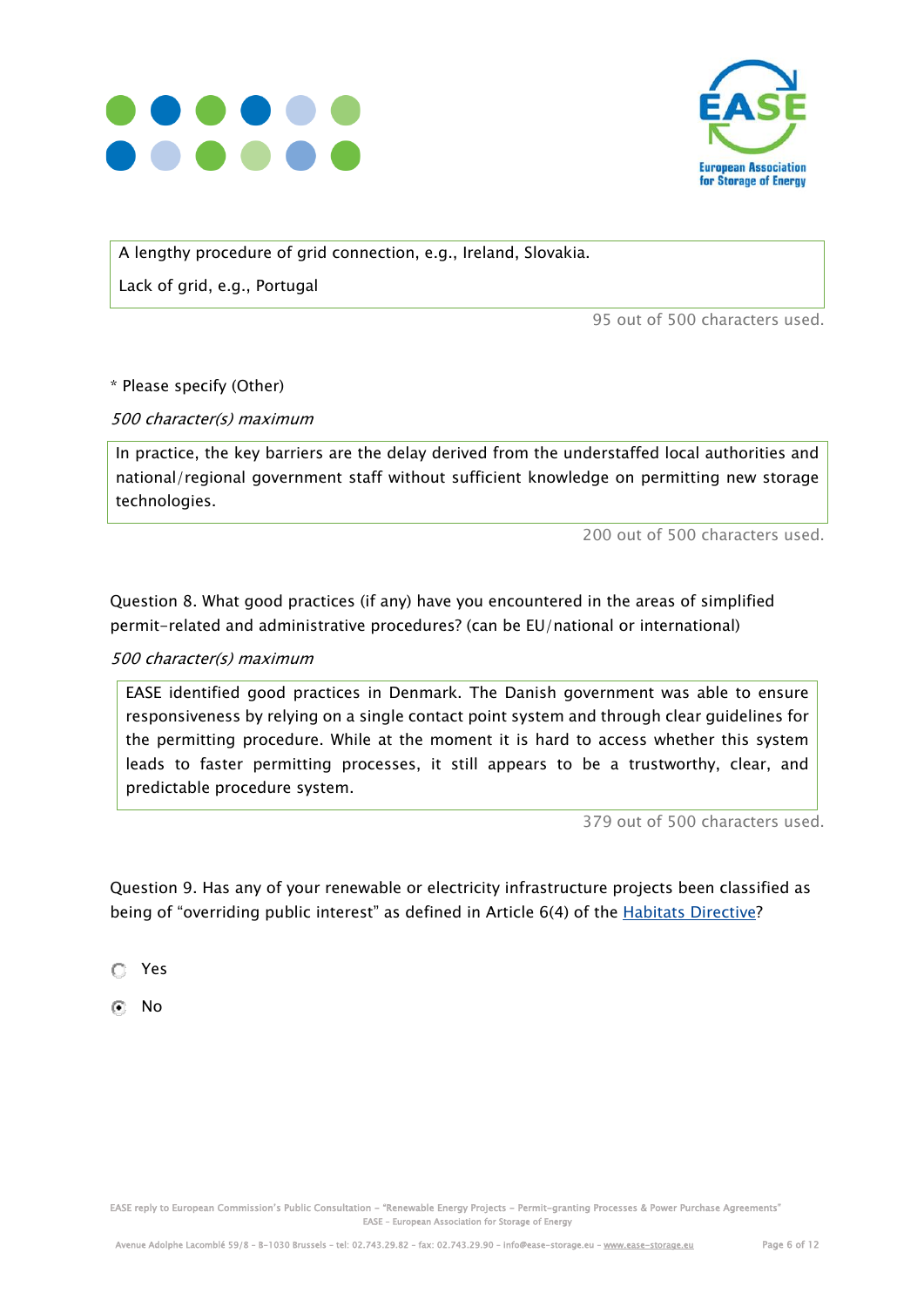



\* Question 10. Are you planning lifetime extension, repowering (as defined in Art 2(10) of the [Renewable Energy Directive\)](https://eur-lex.europa.eu/legal-content/EN/TXT/?uri=CELEX%3A32018L2001&qid=1639410441864) or decommissioning of your installations in the next 5 years?

- $\Box$  Lifetime extension
- $\Box$  Repowering
- $\Box$  Decommissioning
- $\nabla$  None of these

Question 13. What bad practices (if any) have you encountered in the areas of permit application/granting and administrative procedures specifically for repowering?

#### 500 character(s) maximum

EASE would like to outline that repowering with newly built co-located storage could simplify repower when the grid connections can remain the same, and excess renewable generation is time-shifted on site. Hence, clear guidance on metering concepts and storage capacity providing flexibility to the grid and market is necessary. It is crucial to ban any taxes, levies, and other costs on energy stored on-site behind the meter, e.g., in Italy, where permitting renewable assets is a very drawn-out.

499 out of 500 characters used.

Question15. What regulatory changes at EU or national level, if any, would be beneficial to create a more supportive framework for combined technology power plants (e.g. wind combined with solar), or renewable energy power plants combined with an electrolyser for renewable hydrogen production or a storage facility?

#### 500 character(s) maximum

EASE opposes double taxation, discriminatory grid fees and other associated taxes or levies for the storage of electricity and discrimination by type of storage. EASE encounters a lack of framework prioritising RES+storage in licensing and securing grid capacity. BESS addition should be an option for repowering of existing RES projects. Furthermore, storage should be allowed to provide ancillary services in co-located settings.

431 out of 500 characters used.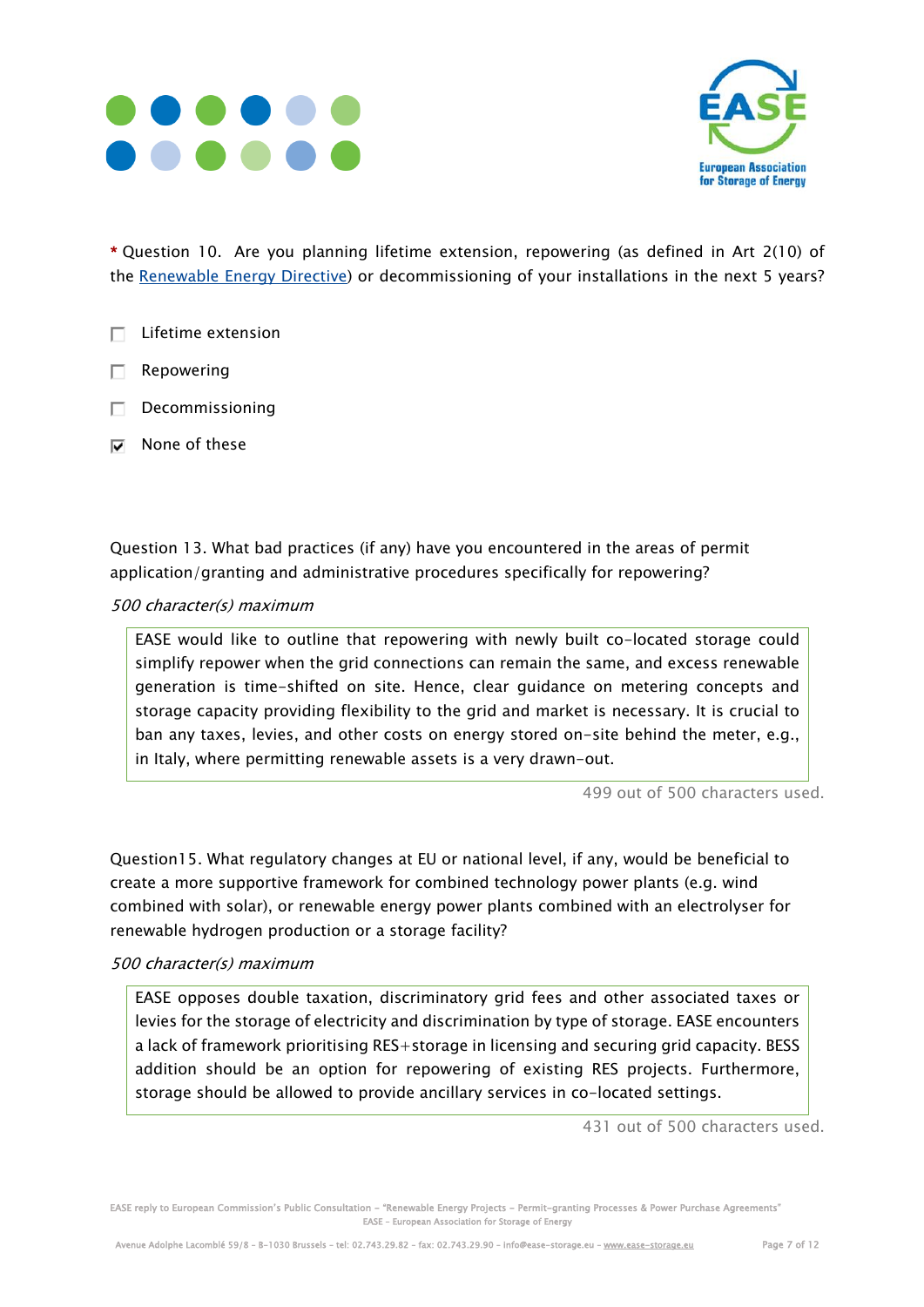



Question 16. What bad practices (if any) have you encountered in the area of early public involvement and public participation (including financial participation) in renewable energy projects?

#### 500 character(s) maximum

In the case of Ireland, the government shortened the procedure of permitting for renewable facilities, including wind and storage, from two steps (local  $+$  national authority) to one step (national authority - EPA). However, some local public complains that the permitting procedure is not democratic enough, and often, the applications are stopped due to official complaints by the public. If the complaints are following legal systems, it can delay the process for more than years.

482 out of 500 characters used.

Question 17. What good practices, if any, have you encountered in the area of early public involvement and public participation (including financial participation) in renewable energy projects?

#### 500 character(s) maximum

In Germany, local administrations receive a quota of RES revenues from the energy sold to the municipality where the renewable plant is operating. Similar provisions apply in Greece in the form of local compensatory fees to the municipalities where renewable energy projects are located. In Spain, project developers, upon securing grid capacity through the tendering process, should validate it through developing an industrial plan (CSV), including benefits for the local community and region.

495 out of 500 characters used.

Question 19. What good practices of public authorities, if any, have you encountered in spatial planning, helping developers in identifying suitable sites?

#### 500 character(s) maximum

In Germany, the government coalition pledges to dedicate 2% of land to wind power development.

In Italy, a decree is expected by June 2022 that will identify the criteria for suitable areas for renewable energy projects. After adopting this decree, an additional decree will be issued that will aim to map the above-mentioned suitable areas. The authorities in charge of the later decree will be the regions of Italy.

<sup>417</sup> out of 500 characters used.

EASE reply to European Commission's Public Consultation - "Renewable Energy Projects - Permit-granting Processes & Power Purchase Agreements" EASE – European Association for Storage of Energy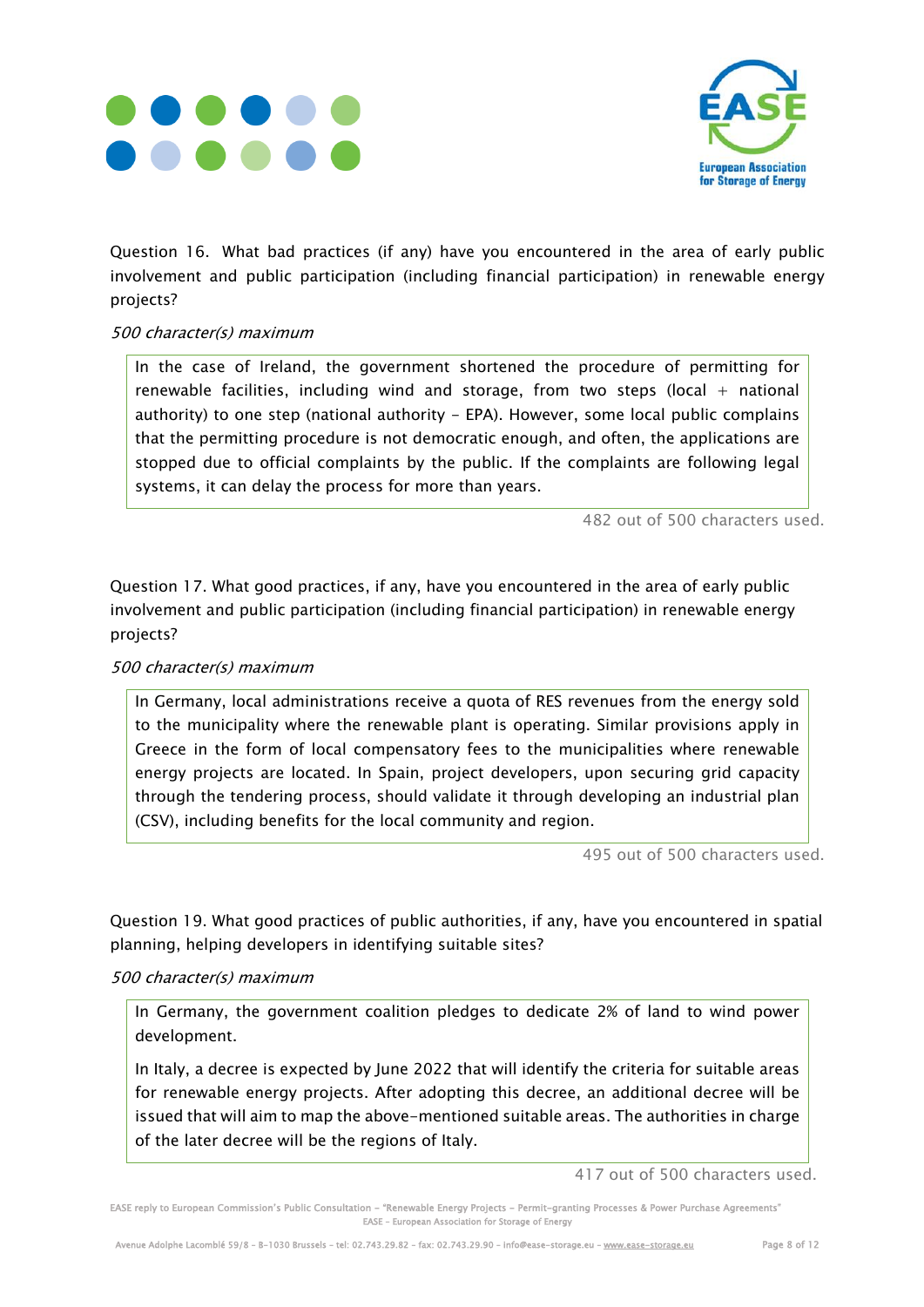



Question 22. Do you/your company/your organisation have further comments on accelerating permitting of renewable energy projects?

*1000 racter(s) maximum* Mentioned in the feedback.

26 out of 1000 characters used.

\* Question 23. Which of the below best describes your situation:

- $\bigcap$  I am involved in PPAs as a seller of electricity
- $\bigcirc$  I am involved in PPAs as a purchaser / off-taker of electricity
- $\bigcap$  lam involved in PPAs as an intermediary or facilitator (e.g. utility, trader, network operator)
- $\bigcirc$  I am involved in several of these activities
- $\bigcirc$  I am not involved yet but I am planning to do
- $\bigcirc$  I am not involved and I am not planning to be (anymore).

Question 24. What is/was the main driver behind your willingness to engage in PPAs? at most 3 choice(s)

- $\Box$  Hedging electricity price over the mid to long term
- $\overline{v}$  Secure power over the mid to long term
- $\Box$  Demonstrating the purchase of renewable energy for disclosure purposes
- $\overline{v}$  Need to find new forms of revenue stabilisation as public support decreases
- $\Box$  Other

Question 25. What is the main barrier you have encountered when entering into PPAs? at most 3 choice(s)

- $\Box$  Market prices volatility or market price uncertainty in general
- $\Box$  Lack of transparency and information on PPA prices
- $\Box$  Restrictions from publicly-funded support schemes preventing sellers from offering attractive PPAs terms
- $\overline{v}$  Length of preparing ad hoc documentation and contracts and lack of template / standard agreements
- $\Box$  Administrative or regulatory barriers specific to PPAs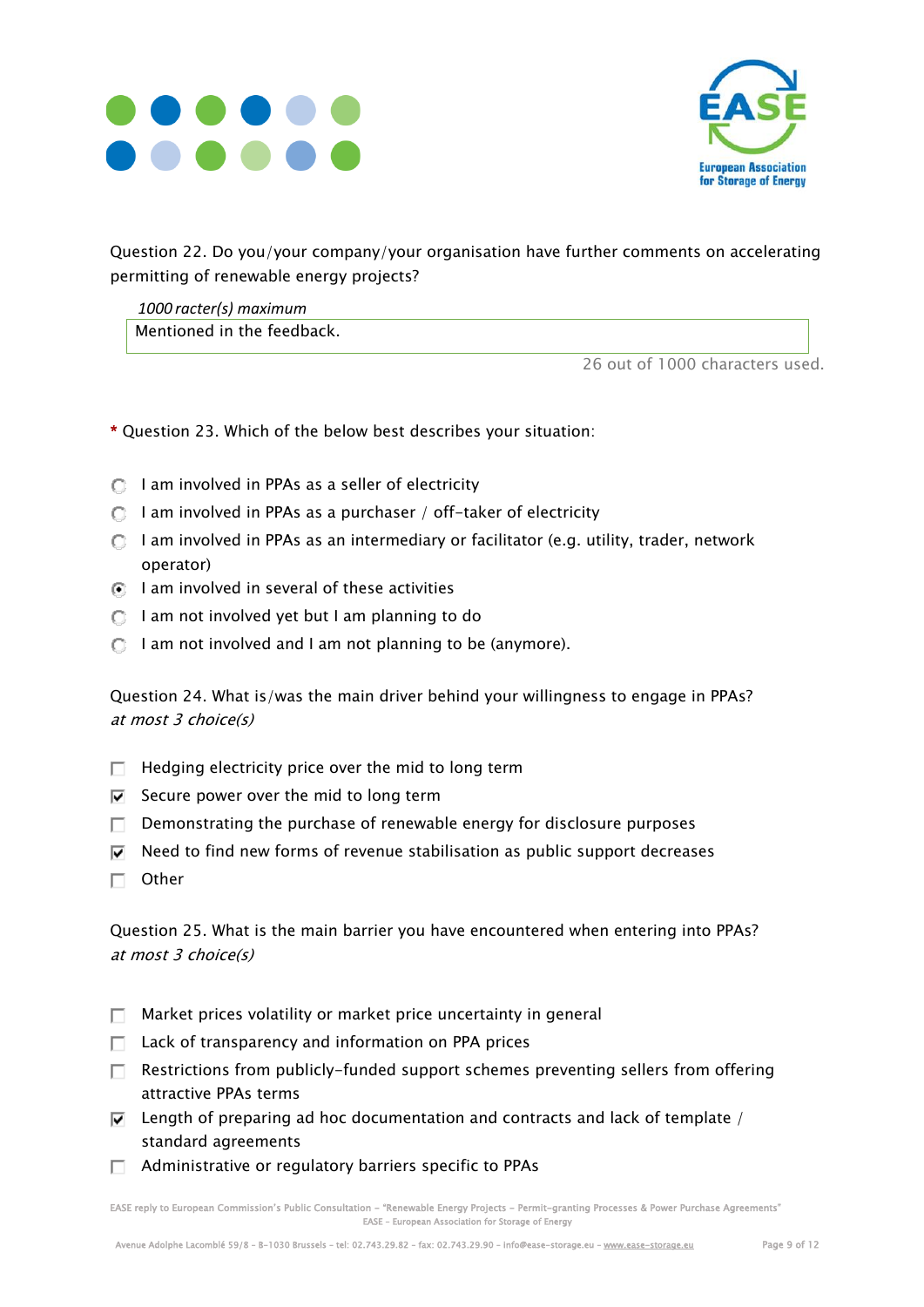



- $\Box$  Lack of possibility to combine the PPA with a Guarantee of Origin or other certificates
- $\Box$  Lack of possibility to book capacity (physical or financial) across bidding zones
- $\Box$  Variable generation profile of renewable energy sources
- $\Box$  Lack of facilitative platforms supporting the matching of sellers with interested offtakers; lack of aggregation options
- $\Box$  Difficulty finding off-take volumes beyond the largest corporates
- $\Box$  Low credit worthiness of off-takers
- $\nabla$  Duration of the PPA typically not matching the tenor of the debt required for project financing
- $\Box$  Other

Question 26. Have you encountered any good practices in relation to solving the barriers listed in question [21] above?

#### 500 character(s) maximum

Enabling the issuance, transfer and claim of Granular Certificates (i.e. hourly timestamped energy attribute certificates) in order to monitor and certify the 24/7 synchronicity score of a corporate PPA while complying with the European GoOs (corporate PPA for a datacentre in Amsterdam).

289 out of 500 characters used.

Question 27. What regulatory changes (in current EU legislation or national-level legislation), if any, would you consider most important to foster the deployment of corporate PPAs in Europe in the next few years?

500 character(s) maximum

The establishment of transparent and well-functioning GO tracking system to facilitate tradability

A streamlined approach for carbon accounting treatment of indirect emissions as well as the promotion of product labelling, both recommendations in the direction of providing transparency and certainty for buyers.

315 out of 500 characters used.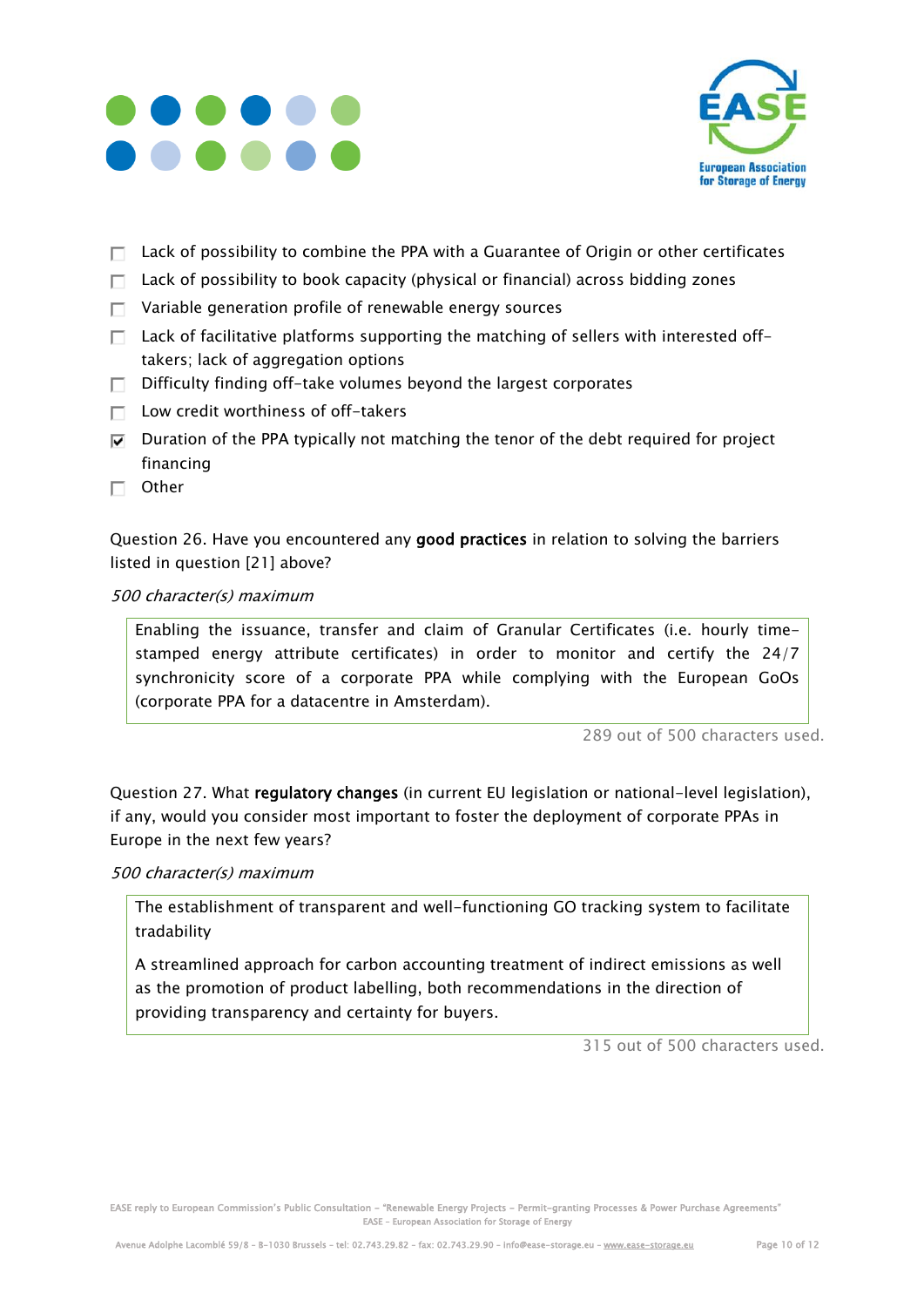



Question 28. Which form of financial support (including debt or guarantee instruments) would you consider most effective in fostering the deployment of corporate PPAs in Europe in the next few years?

#### 500 character(s) maximum

The establishment of state guarantees to reduce credit risk and render investments bankable in a harmonized way within EU.

121 out of 500 characters used.

Question29. Do you/your company/your organisation have any further comments on facilitating Power Purchase Agreements?

#### 1000 character(s) maximum

Hybrid (RES + storage) PPAs should be recognised in EU legislation, and the Member States should be granted the possibility to set up an enabling regulatory, administrative and fiscal framework for hybrid PPAs. Storage facilities can be included in PPAs for a variety of reasons: in corporate PPAs that provide 24/7, real-time renewable energy to corporate players; PPAs that provided extended renewable energy outside production hours, and clean peaking standard PPAs, in which hours with highest carbon intensity of the grid are covered with renewable power. Furthermore, PPAs of  $10+$  years duration should be encouraged to ensure the return of investments for renewables and energy storage projects.

420 out of 1000 characters used